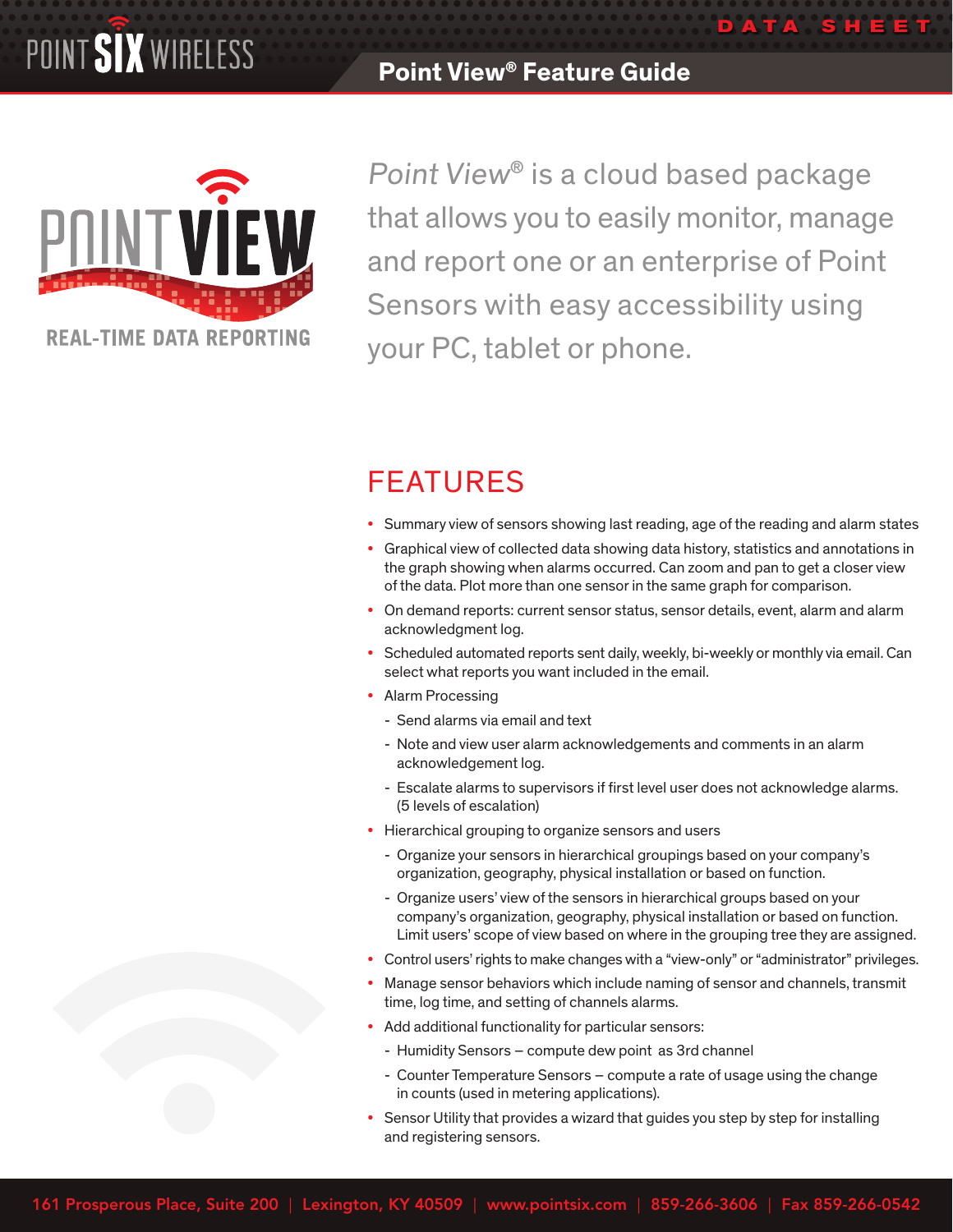# Feature Details

## **Summary View**

Summary View is a dashboard view of the state of the sensors in the system. The age and status is displayed along with the data values. Sensor alarm states are displayed as icons. A green check mark means the sensor status is good. Point View will display unique icons for online/offline, low battery, no line power, configuration pending, channel alarms and if the sensor service button has been pressed. The view is updated every 12 seconds.

| Sensor Name A          | <b>Channel Name</b> | Value | Unit       | $A \circledcirc$ $\sim$ $\sim$ | Status $\sim$ $-$ |
|------------------------|---------------------|-------|------------|--------------------------------|-------------------|
| Chamber Monitor        | Temperature         | 84.1  | F          | 25 Mins                        | √                 |
|                        | Humidity            | 23    | %<br>RH    |                                |                   |
| IT ROOM (900 V6)       | Temperature         | 76.8  | Ŧ          | 9.0 Mins                       | √                 |
| Office CO <sub>2</sub> | Temperature         | 74.6  | F          | 14.7 Mins                      | √                 |
|                        | CO <sub>2</sub>     | 1249  | ppm<br>CO2 |                                |                   |

## **Data View**

Point View provides a graphical view into the history of the sensor readings. Point View provides statistics over the selected time range showing the latest, highest, lowest and average value. The channel values are plotted as lines over the selected

time range. You can zoom and pan in the graph to get a closer look of the data. Point View will show the readings and a timestamp of the line point at the bottom of the graph when you mouse over the line. The events that occurred over the time range is shown at the bottom of the page. Point View annotates the graph with the channel events that have occurred. The user can select from a list of latest time ranges (12 to 72 hours) or can specify a custom time range. The graph data can be exported to a CSV file.



**DATA SH E E T**

## **Reporting**

#### **On Demand**

**Sensor Status Report** – shows the detailed current status of the sensor. Report gives the online state, current channel values, alarm state, last contact, battery life, estimated battery expiration, how the sensor is being powered, if a configuration is pending, remotely or locally configured, and last configuration time.

| Name A           | <b>Online</b> |             | Value(s) In Alarm? | <b>Last Contact</b> | Battery   | Estimated<br>Life (%) Batt Expire | Power | Config<br>Pending? | Config<br>Type | Config<br>Time    |  |
|------------------|---------------|-------------|--------------------|---------------------|-----------|-----------------------------------|-------|--------------------|----------------|-------------------|--|
|                  |               |             |                    | Central.Office      |           |                                   |       |                    |                |                   |  |
| Chamber Monitor  | v             | $-41.01111$ | N                  | 04/02/2015 17:31:44 | <b>DS</b> | 06/07/2016 Battery                |       | N                  |                | Remote 04/01/2015 |  |
| (T ROOM (900 V6) | ×             | 25.3        | N                  | 04/02/2015 17:22:49 | 72        | 08/27/2017 Battery                |       | N                  |                | Remote 11/07/2014 |  |
| Office CO2       |               | 24.6   1341 | ٧                  | 04/02/2015 17:25:46 | 99        | 03/20/2021 Battery                |       | N                  |                | Remote 03/31/2015 |  |

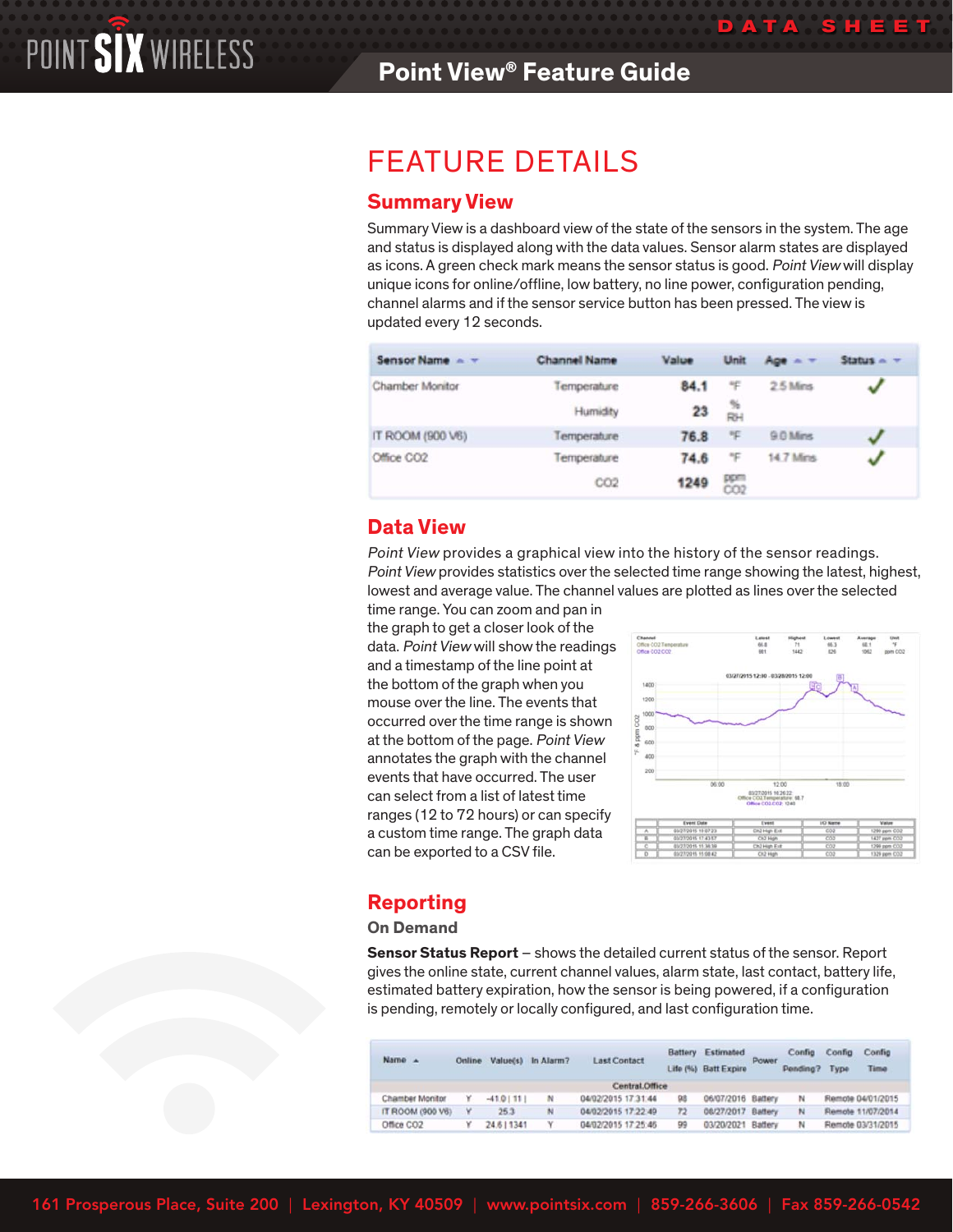**Sensor Detail Report** – shows the static attributes of each sensor. The report gives serial number, MAC address, firmware version, when the sensor was registered, and how data arrived.

| Name A           | <b>Serial Number</b> | <b>MAC Address</b> | Firmware       | <b>Added At</b> | Live At    | Data Logger | Origin       |
|------------------|----------------------|--------------------|----------------|-----------------|------------|-------------|--------------|
|                  |                      |                    | Central.Office |                 |            |             |              |
| Chamber Monitor  | F&E0D1E0             | 00:06:66 13:16:D7  | FA0041AF       | 01/28/2015      | 01/28/2015 | Y           | Wifi Sensor  |
| IT ROOM (900 V6) | 344066E2             | 00 90 C2 E7 82 DC  | D01711AF       | 06/12/2014      | 06/12/2014 | v           | Link Manager |
| Office CO2       | 00403AE2             | 00:06:66:52 F9 RD  | D01A30AF       | 05/29/2014      | 05/29/2014 | v           | Wifi Sensor  |

**Sensor Event Report** – shows the history of sensor events for the system. The user can customize their search of the event history via groups, specific sensors and time ranges.

| Sensor                 | Event Date -        | Event               | Channel Name | <b>Value</b> |
|------------------------|---------------------|---------------------|--------------|--------------|
| Chamber Monitor        | 04/02/2015 17:26:43 | Chi Low Ext         | Temperature  | $-42.4 °C$   |
| <b>Chamber Monitor</b> | 04/02/2015 17:23:15 | Ch1 Low             | Temperature  | $-43.7 + 0.$ |
| Office CO2             | 04/02/2015 16:04:31 | Ch2 High            | CO2          | 1312 ppm CO2 |
| (79 0005 MOON 11       | 04/02/2015 03:31:31 | Online              |              |              |
| IT ROOM (900 V6)       | 04/02/2015 03:19:27 | Offine              |              |              |
| Office CO2             | 04/01/2015 18:46:08 | CIV2 High Exit      | CO2          | 1297 ppm CO2 |
| Office CO2             | 04/01/2015 18:31:32 | CK2 High            | coz          | 1309 ppm CO2 |
| <b>Chamber Monitor</b> | 04/01/2015 07:21:12 | Remately Configured |              |              |

**Alarm Ack Report** – shows the history of alarms received for the system. Alarms are events but are sent to users through email and text message. When a user receives an alarm via email, the email contains a link to the Alarm Ack Report. The user then acknowledges the alarm and then logs a comment detailing the actions taken to resolve the alarm. Point View has links in the Alarm Ack Report to view the history of the alarm acknowledgement and the service of the alarm (from triggered to resolved).

**Export** – Each report can be exported to Word, PDF and CSV.

#### **Automated**

Point View will generate reports in pdf files and send them to users through email based on a selected schedule of daily, weekly, bi-weekly and monthly. The user can select specific reports to be included in the email: summary report, sensors in a state of concern, sensor data metrics, sensor alarms, sensor channel values, sensor events and alarms not resolved.

## **Alarming**

#### **Email and Text Message**

"Office CO2" IO Alarm: "CO2" - Ch2 High @ 1340 ppm CO2 4/7/2015 13:26:48 (TZ -5

**DATA SH E E T**

Point View will send out to users emails and text messages when events are received from the sensor or generated by *Point View*. Users can choose what types of events to alarm on.

#### **Alarm Acknowledgements and Log**

| Name A           | <b>Online</b> | <b>Value(s)</b> | In Alarm? | <b>Last Contact</b> | Battery | Estimated<br>Life (%) Batt Expire | Power | Config<br>Pending? | Config<br>Type | Config<br>Time    |
|------------------|---------------|-----------------|-----------|---------------------|---------|-----------------------------------|-------|--------------------|----------------|-------------------|
|                  |               |                 |           | Central.Office      |         |                                   |       |                    |                |                   |
| Chamber Monitor  |               | $-41.01111$     | N         | 04/02/2015 17:31:44 | 98      | 06/07/2016 Battery                |       |                    |                | Remote 04/01/2015 |
| IT ROOM (900 V6) | Y             | 25.3            | $34$      | 04/02/2015 17:22:49 | 72      | 08/27/2017 Battery                |       | N                  |                | Remote 11/07/2014 |
| Office CO2       |               | 24.6   1341     | ٧         | 04/02/2015 17:25:46 | 99      | 03/20/2021 Battery                |       | N                  |                | Remote 03/31/2015 |

Received alarms can be acknowledged by the user by going to the Alarm Ack Report and by selecting an alarm status and logging any comments about the alarm.

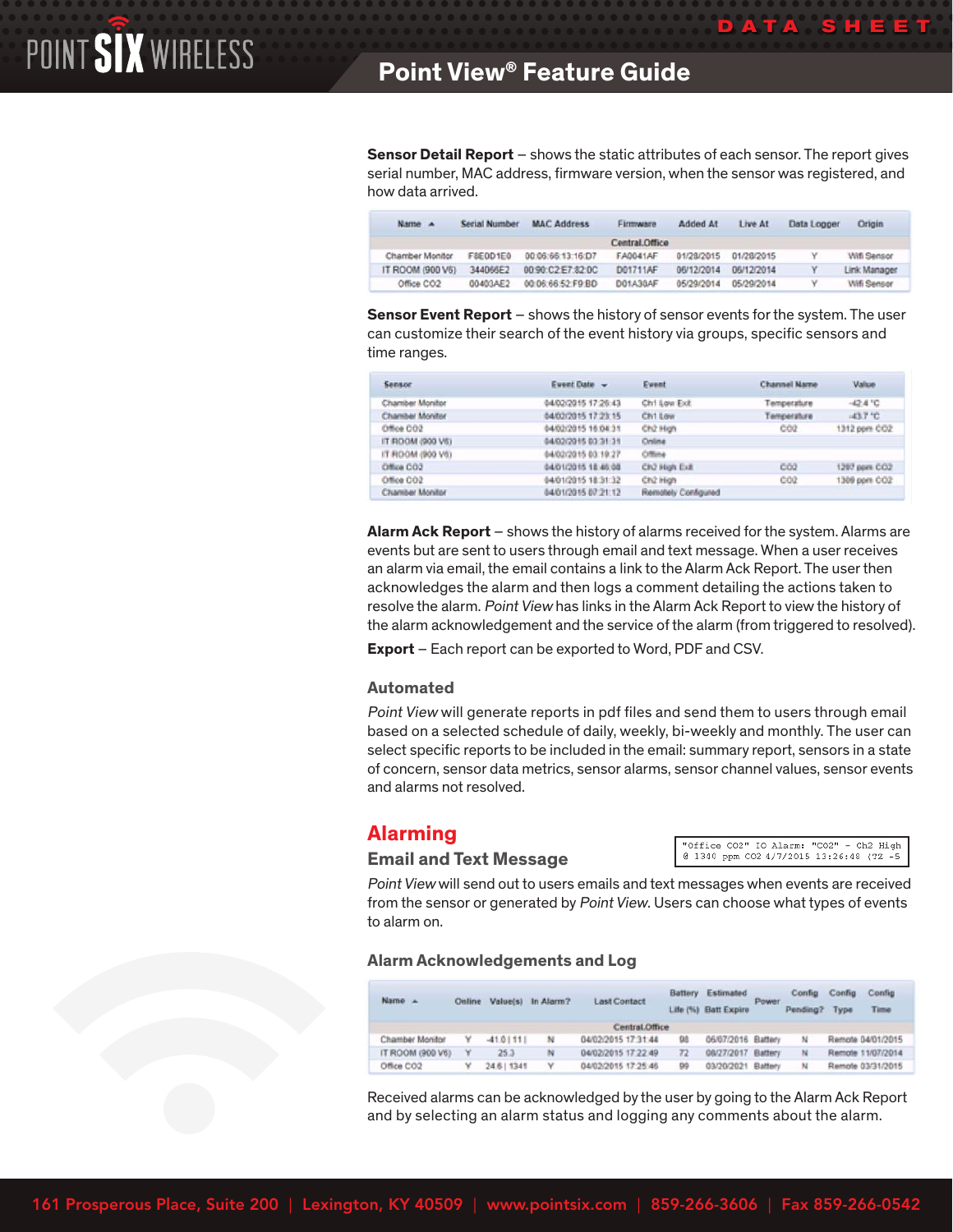### **Escalation of Alarms**

In combination with the Alarm Acknowledgement mechanism, Point View provides a management function to let supervisors know that an alarm is not being attended to. If an alarm has not been acknowledged, Point View will then send out an email to a list Escalation users, to let supervisors know that the alarm has not been attended to. Point View has 5 levels of escalation where users are specified at each level. The amount of time from when the original alarm is sent to when the escalation email message is sent is configurable as well as the time between the 5 levels of escalation.

**DATA SH E E T**

|                 |                        |              | 04/02/2015 05:40 - 04/02/2015 17:40 |            |              |                                    |                                     |
|-----------------|------------------------|--------------|-------------------------------------|------------|--------------|------------------------------------|-------------------------------------|
| Sensor          | Alarm Date Alarm       |              | <b>Channel Name</b>                 | Value      | Alarm Status | Comment                            |                                     |
| Chamber Monitor | 04/02/2015<br>17:26:43 | Ch1 Low Exit | Temperature                         | $-42.4 °C$ | Resolved V   | Response to<br>adjusted set point. | $\hat{\phantom{1}}$<br>$\checkmark$ |
| Chamber Monitor | 04/02/2015<br>17:23:15 | Ch1 Low      | Temperature                         | $-43.7 °C$ | Triggered v  | Set too low.                       | ×<br>$\sim$                         |
| Office CO2      | 04/02/2015<br>16:04:31 | Ch2 High     | CO2                                 | 1312.0 ppm | In Process V | Faulty fresh air<br>ventilation    | $\hat{\phantom{a}}$<br>$\checkmark$ |

## **Organizing Sensors and Users by Groups**

Groups can be used to organize sensors and also control visibility of sensors by Users. Groups can be organized in a hierarchy based on your company's organization or based on function. There is a lot of flexibility to how you can organize your groups. You can also use groups to control the visibility of sensors by users in the system.

## **Sensor Management**

#### **Sensor Behavior**

The user can make changes to the sensor setup and then have *Point View* push the setup to the sensor when the sensor reports in next. The user can name the sensor and channels and set the report-in and log periods and sensor alarms such as offline time and low battery. The user can also configure channel alarms for sensors.

#### **Sensor Advanced Function**

**Humidity Sensor** – when enabled, Point View will calculate the dew point for every humidity/temperature point collected. The dew point is stored and shown as a third sensor channel.

**Counter Temperature Sensors** – when enabled, Point View will calculate a rate of change based on the change of counts using the counter channel. Point View then shows the calculated rate in place of the counter channel. The user can configure the time base and a scale for the derived rate channel. Counter Temperature sensors can then be used in pulse metering applications and Point View translates the count of pulses to a rate of usage. (example: water and electric meters).